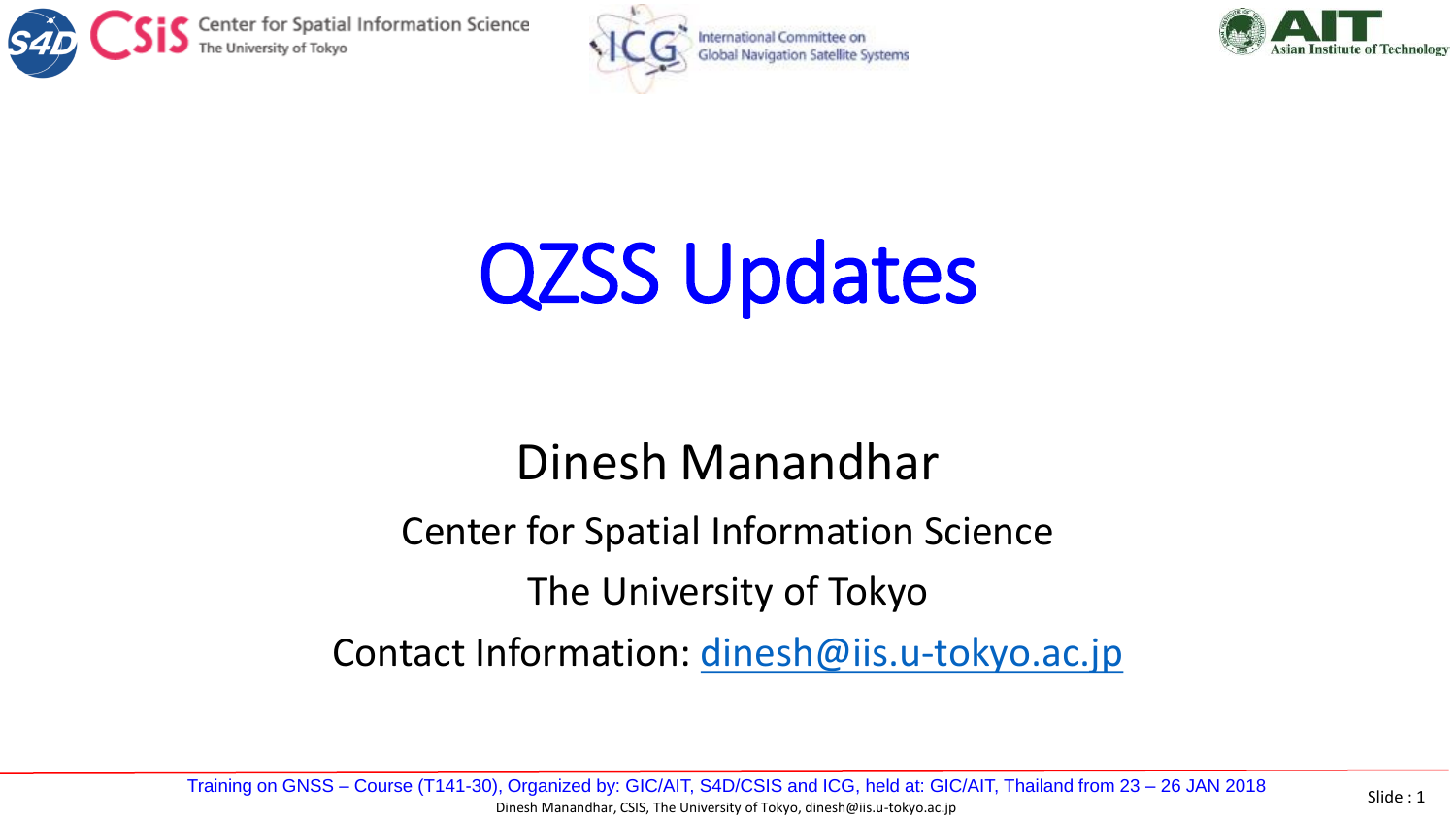

Functional Capability:

GPS Complementary GNSS Augmentation

Messaging Service

Coverage: Asia and Pacific region

Signals(QZS-1):

L1C/A, L1C, L2C and L5 L1S (L1-SAIF) on 1575.42 MHz L6 (LEX) on 1278.75MHz L1Sb will be added as SBAS from 2020's

(Today) 1st QZSS satellite "MICHIBIKI"

Four satellites constellation will be established and the service will start in 2018.

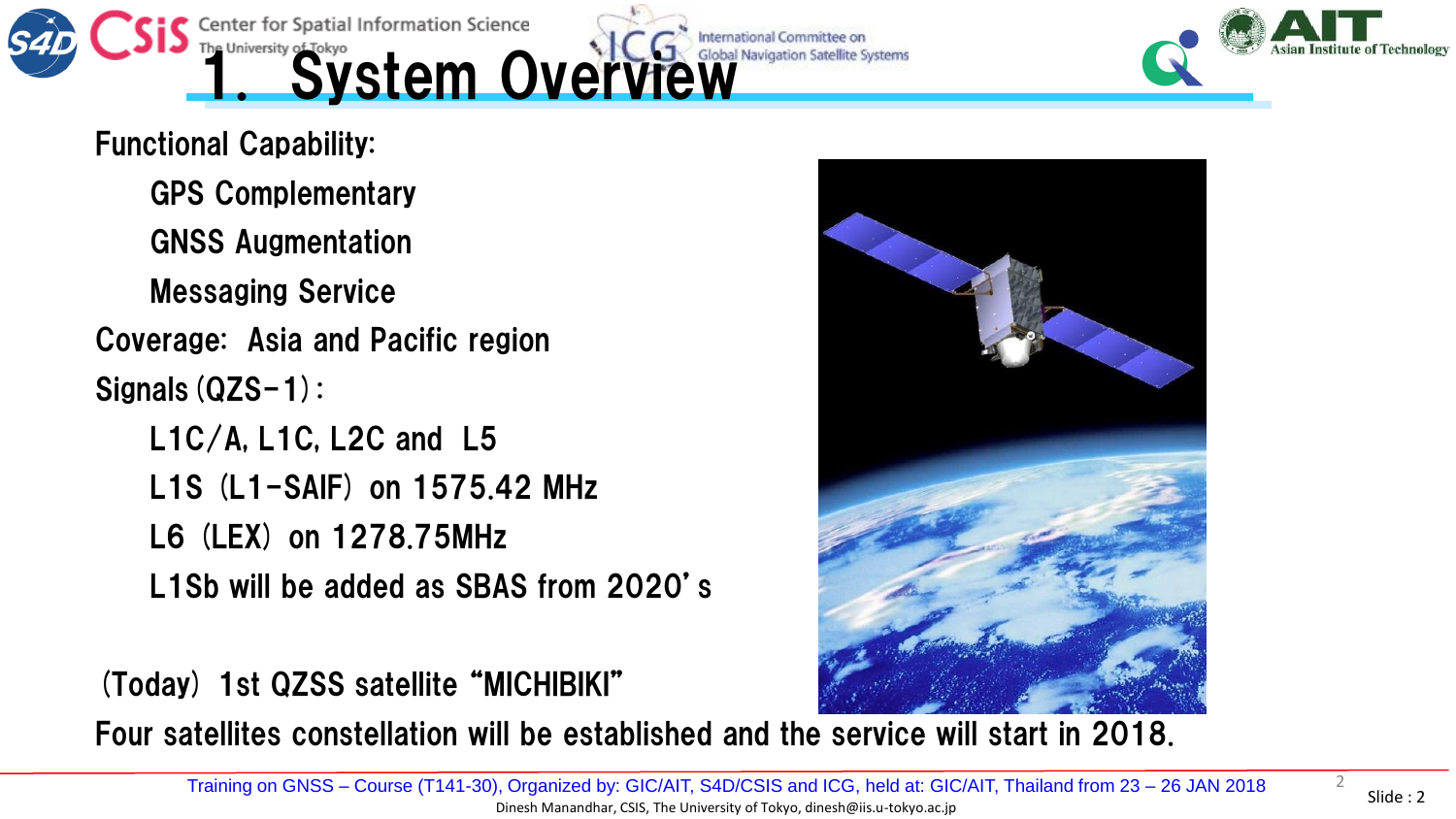



Japan Region ・Over 20 degrees elevation More than 2-QZS are available ・Over 60 degrees elevation 1 QZS is available

Functional Capability:

GPS Complementary GNSS Augmentation Messaging Service

Coverage: Asia and Pacific region

1 Geostationary satellite



Four satellites constellation will be established and the service will start in 2018.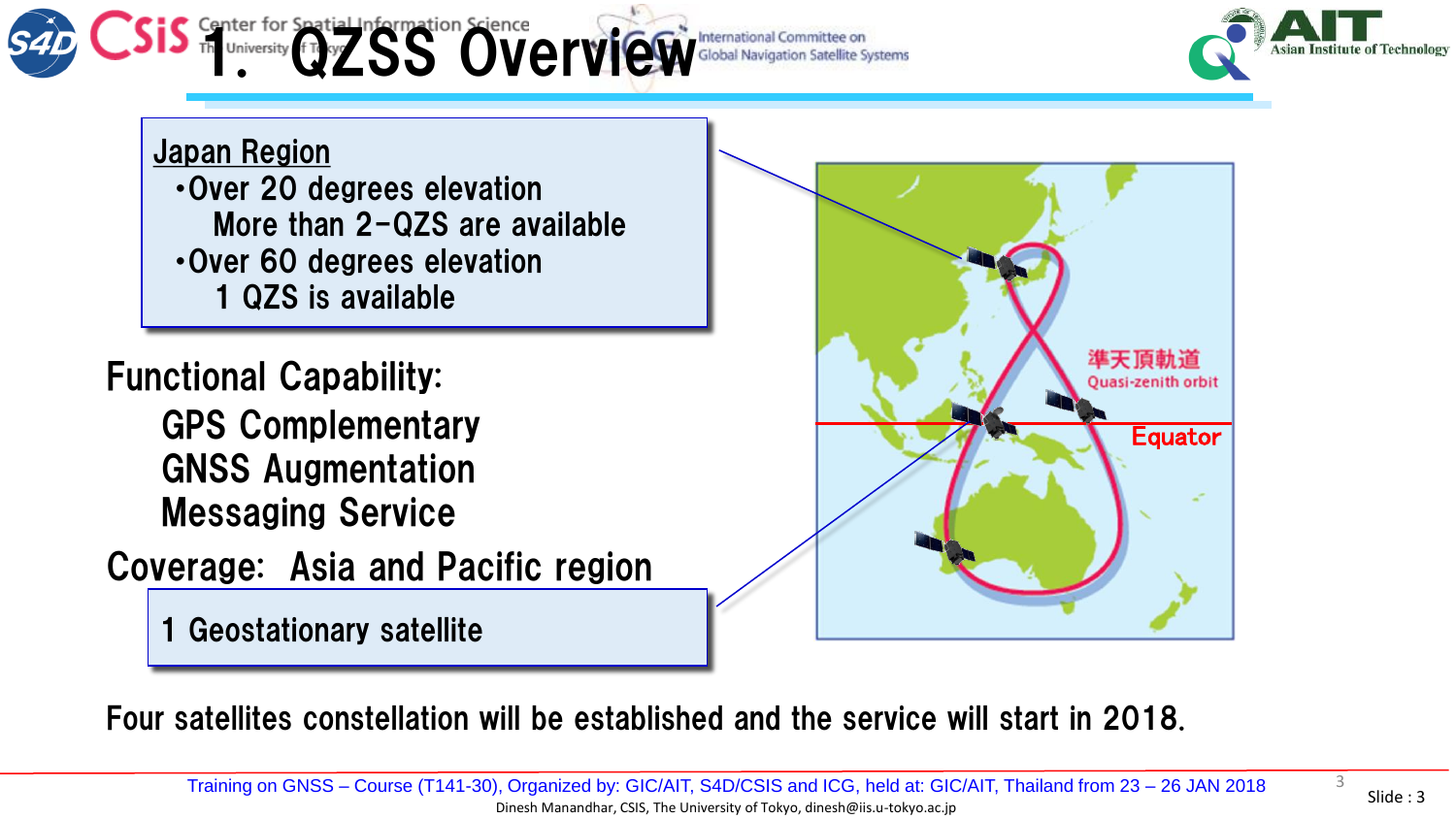





Training on GNSS – Course (T141-30), Organized by: GIC/AIT, S4D/CSIS and ICG, held at: GIC/AIT, Thailand from 23 – 26 JAN 2018 Dinesh Manandhar, CSIS, The University of Tokyo, dinesh@iis.u-tokyo.ac.jp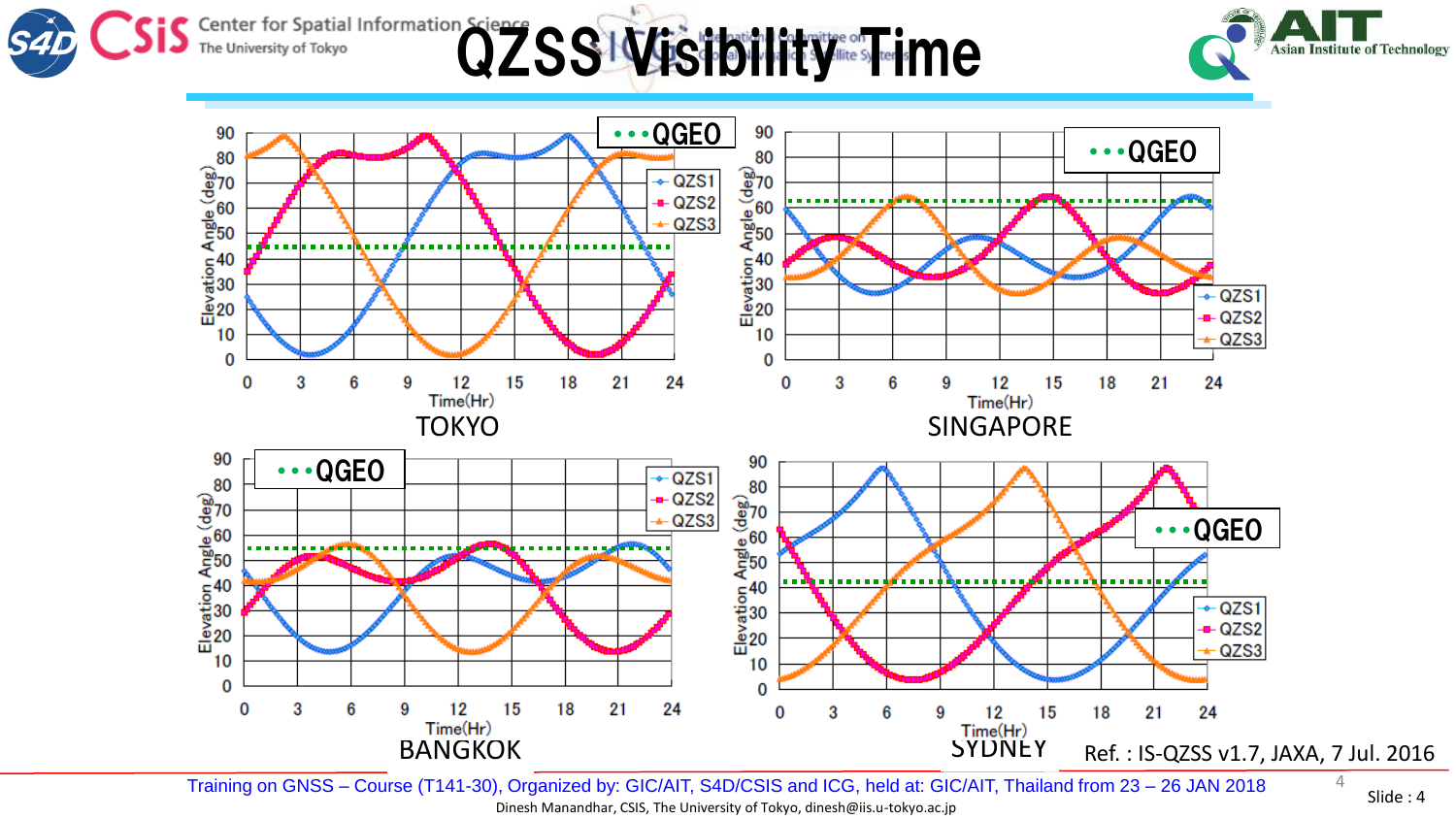

Asian

Positioning Signal of QZSS

Not only positioning complementation signal, but satellite orbit, time, and ionosphere correction information will be also transmitted as augment information.

|                               |                       |                                                          |                | 1 <sup>st</sup> Satellite | $2nd - 4th$ Satellite |            |
|-------------------------------|-----------------------|----------------------------------------------------------|----------------|---------------------------|-----------------------|------------|
|                               |                       |                                                          |                | QZ <sub>O</sub>           | QZ0                   | <b>GEO</b> |
| L1C/A                         | 1575.42<br><b>MHz</b> | <b>Positioning</b>                                       | complement GPS | $\bigcirc$                | $\bigcirc$            | $\bigcirc$ |
| L <sub>1</sub> C              |                       | <b>Positioning</b>                                       | complement GPS | $\bigcirc$                | $\bigcirc$            | $\bigcirc$ |
| L <sub>1</sub> S              |                       | <b>Augmentation</b><br>(SLAS)                            |                | $\bigcirc$                | $\bigcirc$            | $\bigcirc$ |
|                               |                       | <b>Message Service</b>                                   |                | $\bigcirc$                | $\bigcirc$            | $\bigcirc$ |
| L2C                           | 1227.60<br><b>MHz</b> | <b>Positioning</b>                                       | complement GPS | $\bigcirc$                | $\bigcirc$            | $\bigcirc$ |
| L5                            | 1176.45<br><b>MHz</b> | <b>Positioning</b>                                       | complement GPS | $\bigcirc$                | $\bigcirc$            | $\bigcirc$ |
| <b>L5S</b>                    |                       | <b>Augmentation</b><br><b>Experimental</b><br><b>Use</b> |                |                           | $\bigcirc$            | $\bigcap$  |
| L6                            | 1278.75<br><b>MHz</b> | <b>Augmentation</b><br>(CLAS)                            |                | $\bigcirc$                | $\bigcirc$            | $\bigcirc$ |
| L <sub>1</sub> S <sub>b</sub> | 1575.42               | Augmentation                                             | <b>SBAS</b>    |                           |                       | $\bigcap$  |

SBAS Service will be available from the beginning of 2020's.

Training on GNSS – Course (T141-30), Organized by: GIC/AIT, S4D/CSIS and ICG, held at: GIC/AIT, Thailand from 23 – 26 JAN 2018